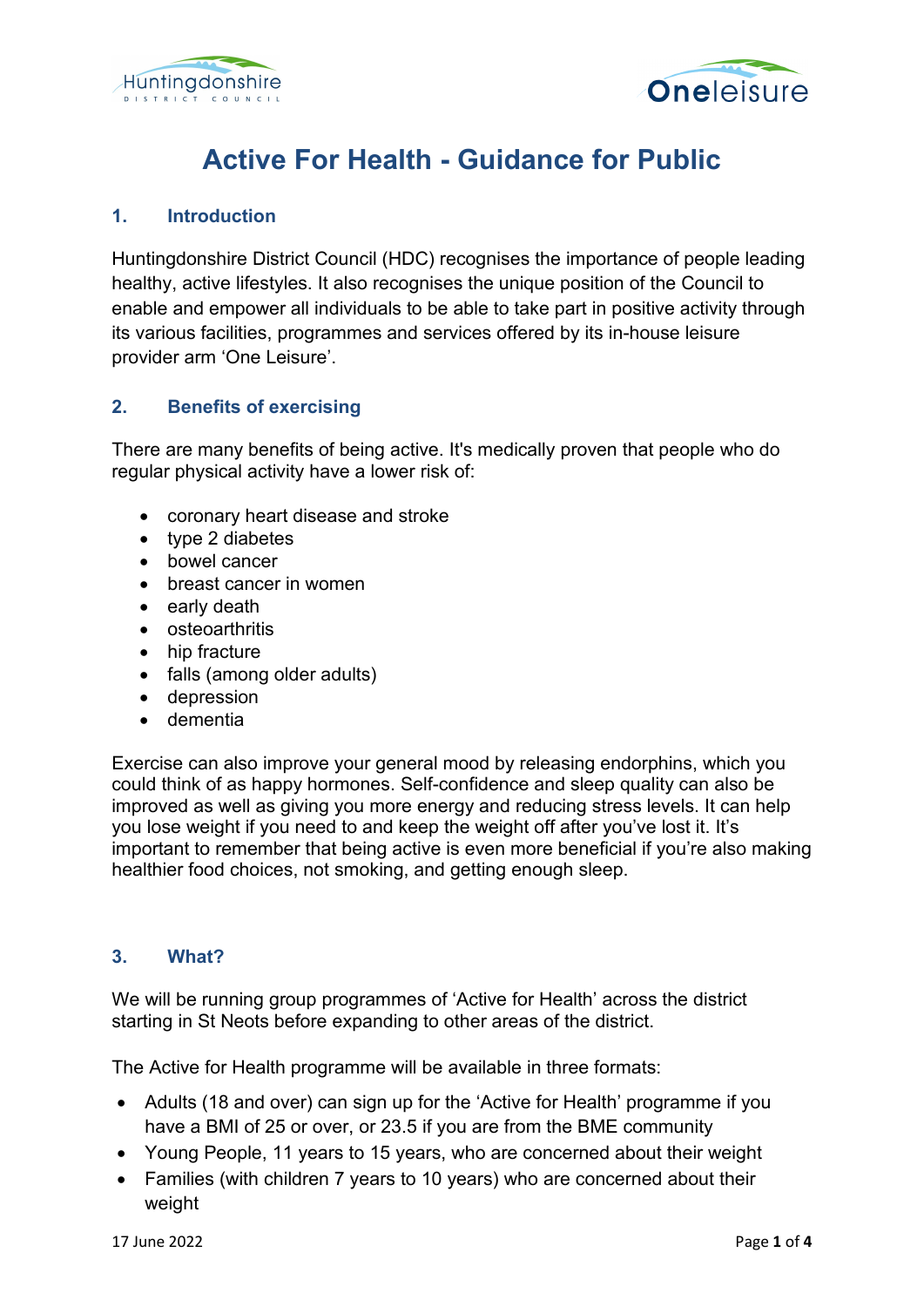



Anyone who takes part will be currently inactive (doing less than 30 minutes of activity per week).

Located at either a leisure centre or in a public open space, the programme consists of 12 weeks of group activities including fitness classes, walking sports, team games, healthy eating, and wellbeing walks. Activities will be chosen by the group in consultation with the Coach.

Participants in the programmes will be offered a 12 week 'Active for Health'\* membership for One Leisure to run alongside the 12-week programme. Participants will have free use of the facilities to attend activities of their choice including badminton\*\*, indoor cycling, the gym, fitness classes and swimming, amongst other targeted activities delivered across One Leisure. \*Subject to eligibility criteria being met.

At the end of the 12 weeks, depending on certain targets being met, participants will be offered a further 12 weeks free use of the centres.

\* Additional free 90-day One Leisure offer is subject to additional eligibility criteria. Individuals who have been a pre-paid member of One Leisure in the previous 18 months from date of application, may take part in the course but will not be eligible for this secondary benefit. Memberships cannot be exchanged for the duration of the programme.

\*\* Badminton and other racket sports will only be free at off peak times (before 4:30pm)

# **4. Eligibility Criteria**

- Adults (18 years and over) with a BMI of 25 or over, or 23.5 if you are from the BME community **OR**
- Young People, 11 years to 15 years, who are concerned about their weight **OR**
- Families (with children 7 years to 10 years) who are concerned about their weight

# **AND**

- be inactive, (undertake less than 30 minutes of exercise per week)
- residents of Huntingdonshire District
- customers will only be 'eligible' for one 'Active for Health' offer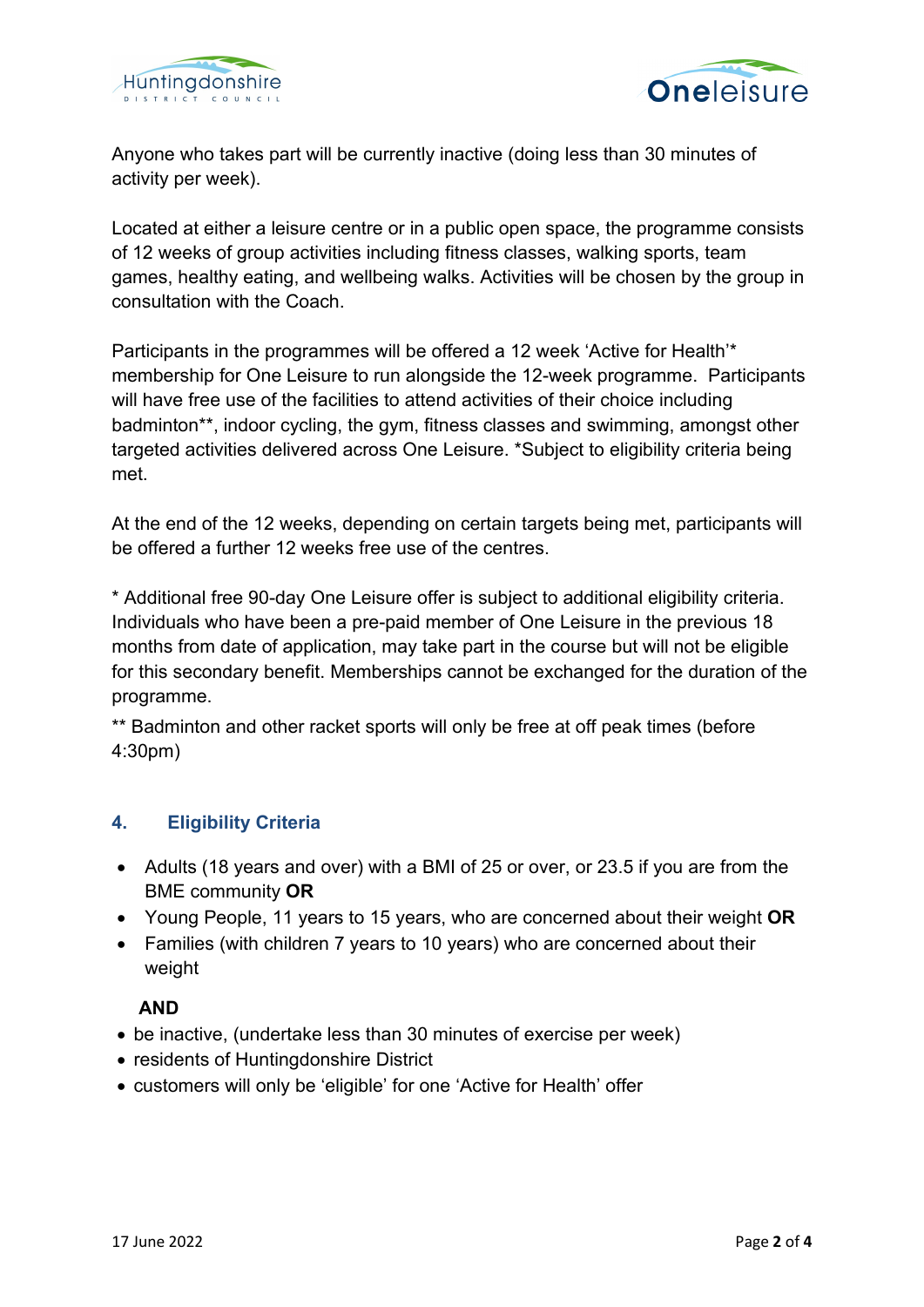



# **4.1 Allocation of Active for Health Place**

Eligibility will be the final decision of the Scheme Manager.

# **4.2 Proof of eligibility**

Proof of eligibility will be required from all applicants.

- Self-certified BMI of 25 or more **OR**
- Applicants under 18 or as a family have a concern with their weight
- Self- certified as being inactive (completing less than 30 mins of physical activity per week)

#### **5. How to apply**

Sign up for the programme through completion of an electronic form. The form will be available on-line only.

Applicants will be informed within 10 working days if you have been accepted onto the scheme.

Individuals who require additional support to complete the form:

- Is there someone else you can ask to help you to complete it?
- One Leisure Receptions if you have no one else to ask then One Leisure Receptions may be able to assist; you may need to wait for assistance.
- Customer Services at Pathfinder House if you have no one else to ask then Customer Services at Pathfinder House, St Mary's Street Huntingdon may be able to assist; you may need to wait for assistance.

#### **6. Cost**

The Scheme is free of charge for the customer. (Funded by Public Health)

## **7. Duration**

The initial programmes will be for 12 weeks.

Following the end of the initial 12 weeks, subject to targets having been met, participants will be offered a further 12 weeks free use of the One Leisure portfolio.

Customers will only be 'eligible' for one 'Active for Health' cohort.